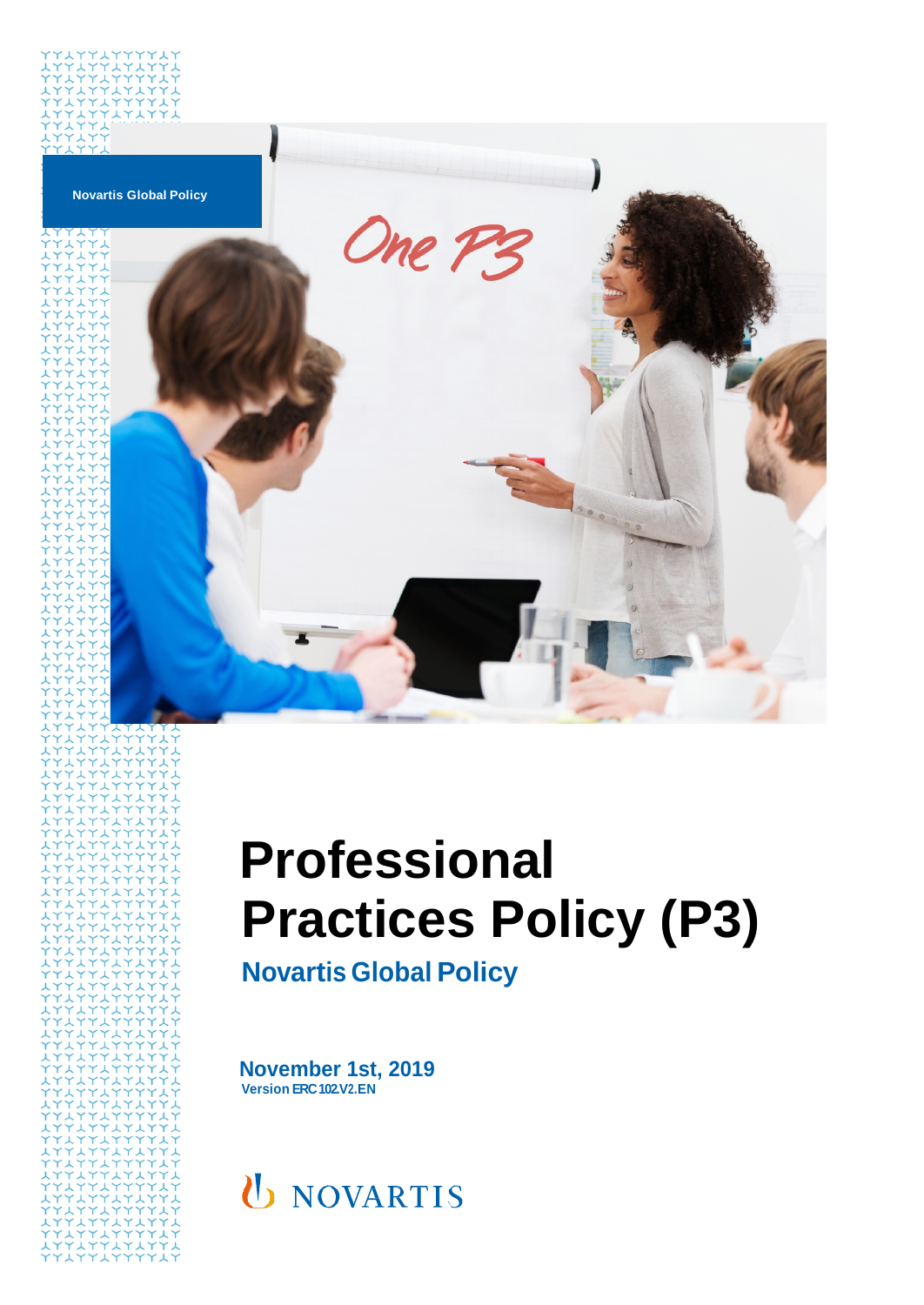| <b>Contents</b> |  |
|-----------------|--|
| 1               |  |
|                 |  |
| $\overline{2}$  |  |
| 3               |  |
| 3.1             |  |
| 3.2             |  |
| 3.3             |  |
| 3.4             |  |
| 3.5             |  |
| 3.6             |  |
| 3.7             |  |
| 3.8             |  |
| 3.9             |  |
| 3.10            |  |
| 3.11            |  |
| 3.12            |  |
| 4               |  |
| $5\overline{)}$ |  |
| 6               |  |
|                 |  |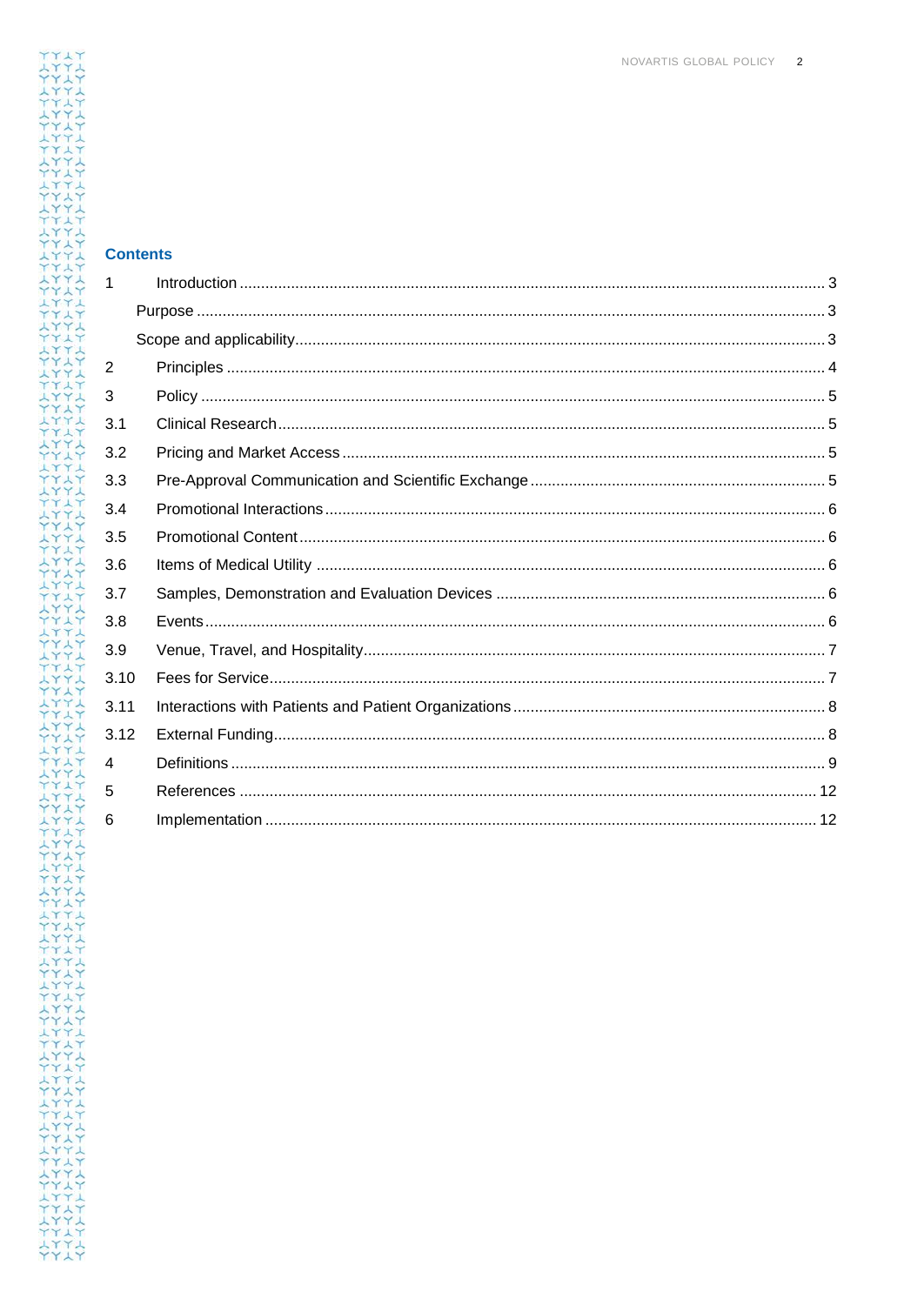### <span id="page-2-0"></span>**1 Introduction**

#### <span id="page-2-1"></span>**Purpose**

Novartis' vision is to be a trusted leader in changing the practice of medicine. Consistent with this vision, Novartis is committed to the same high standard of ethical business conduct wherever it does business. Novartis has therefore adopted a single set of ethical principles that should be applied in daily decisionmaking by all Novartis Associates in any customer interaction and professional practice-related activity, including those not specifically covered by this Policy or related documents.

#### <span id="page-2-2"></span>**Scope and applicability**

This Policy applies to all Novartis Associates as well as all professional practice-related activities conducted by third parties on behalf of Novartis. All such activities must be conducted in accordance with local laws, regulations and industry codes, which may be more stringent than the requirements outlined in this Policy.

This Policy serves as the foundation for P3 Guidelines ("Guidelines") and local standard operating procedures ("SOPs") all of which provide additional requirements for expected behaviors. As a result, this Policy should be read and applied in conjunction with the Guidelines and other references included in [Section](#page-10-0) 5 of this document.

This Policy is effective as of November 1<sup>st</sup>, 2019 and must be adopted by all Novartis affiliates. It replaces Version GIC 102.V1.EN of the Professional Practices Policy.

The owner of this Professional Practices Policy (P3) is Ethics, Risk & Compliance.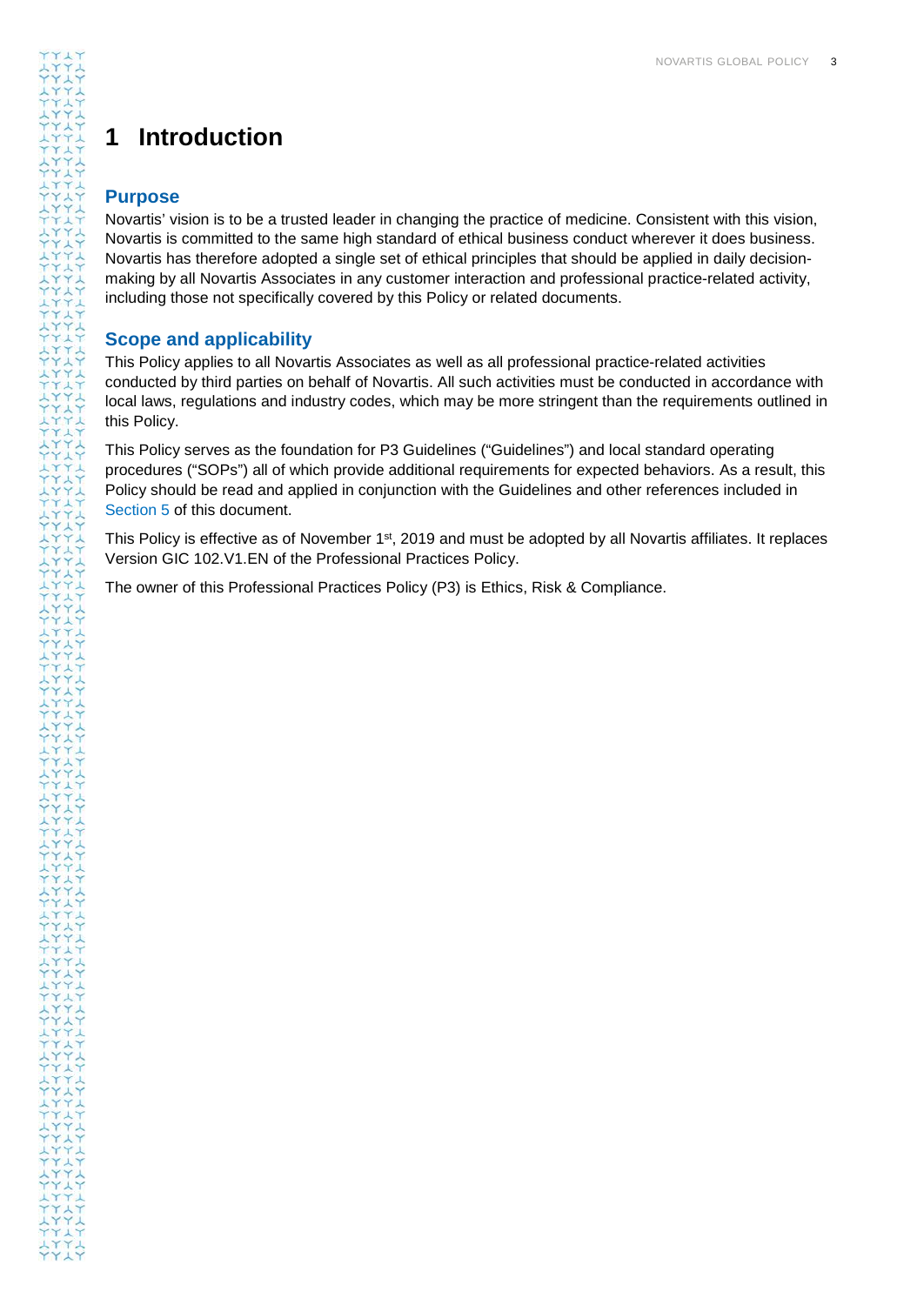### <span id="page-3-0"></span>**2 Principles**

#### **Put patients first**

All interactions with our customers must ultimately benefit patients by enhancing the standard of care, raising awareness about diseases and their treatment options, or otherwise contributing to the ethical delivery of healthcare.

We will treat patient information with respect, protect confidentiality, where required obtain informed consent, and be transparent with patients at all times.

We must protect patient safety. If an Associate becomes aware of a product-related risk or complaint (e.g., adverse event, manufacturing defect or product failure) related to Novartis products (approved or investigated) it must be reported in a timely manner.

#### **Fund responsibly**

External funding, including grants, donations and sponsorships, must only be given to legitimate organizations and provided in a way that protects our reputation, aligns with society's expectations, and is consistent with the Novartis Mission to discover new ways to improve and extend people's lives.

The same rules apply for external in kind support.

#### **Act with clear intent**

As trusted partners in healthcare, all of our activities must have clear and transparent objectives that are accurate, truthful, not misleading, and appropriate for their intended context.

Novartis may conduct promotional and nonpromotional activities throughout the product lifecycle. These activities ensure that products are developed to meet the needs of patients, to advance scientific understanding of disease, including disease management and treatment outcomes, and to discuss the appropriate use of products.

Non-promotional activities should never be conducted in a way that are intended or perceived to be promotional.

#### **Engage appropriately**

Associates must not offer, approve, or provide anything of value with the intent or consequence of inappropriately influencing or rewarding our customers for the use of Novartis products.

Novartis may choose to engage healthcare professionals or other customers to provide necessary and legitimate services to help us research, develop, and/or promote our products. Any compensation must be for a bona fide service, consistent with fair market value, properly documented and accounted for, and disclosed where required.

Allowable items of value, when provided to customers, must be modest, reasonable, infrequent, free from actual and perceived conflicts of interest, and disclosed where required.

#### **Research for the right reason**

Research and development must only be conducted to address valid medical or scientific questions aimed at enhancing patient care. We must always respect and protect the rights, safety and well-being of patients and animals and safeguard the integrity and validity of the data obtained.

Research and development activities must follow established ethical and scientific standards and be conducted by qualified investigators.

Research and development activities must never be promotional in nature.

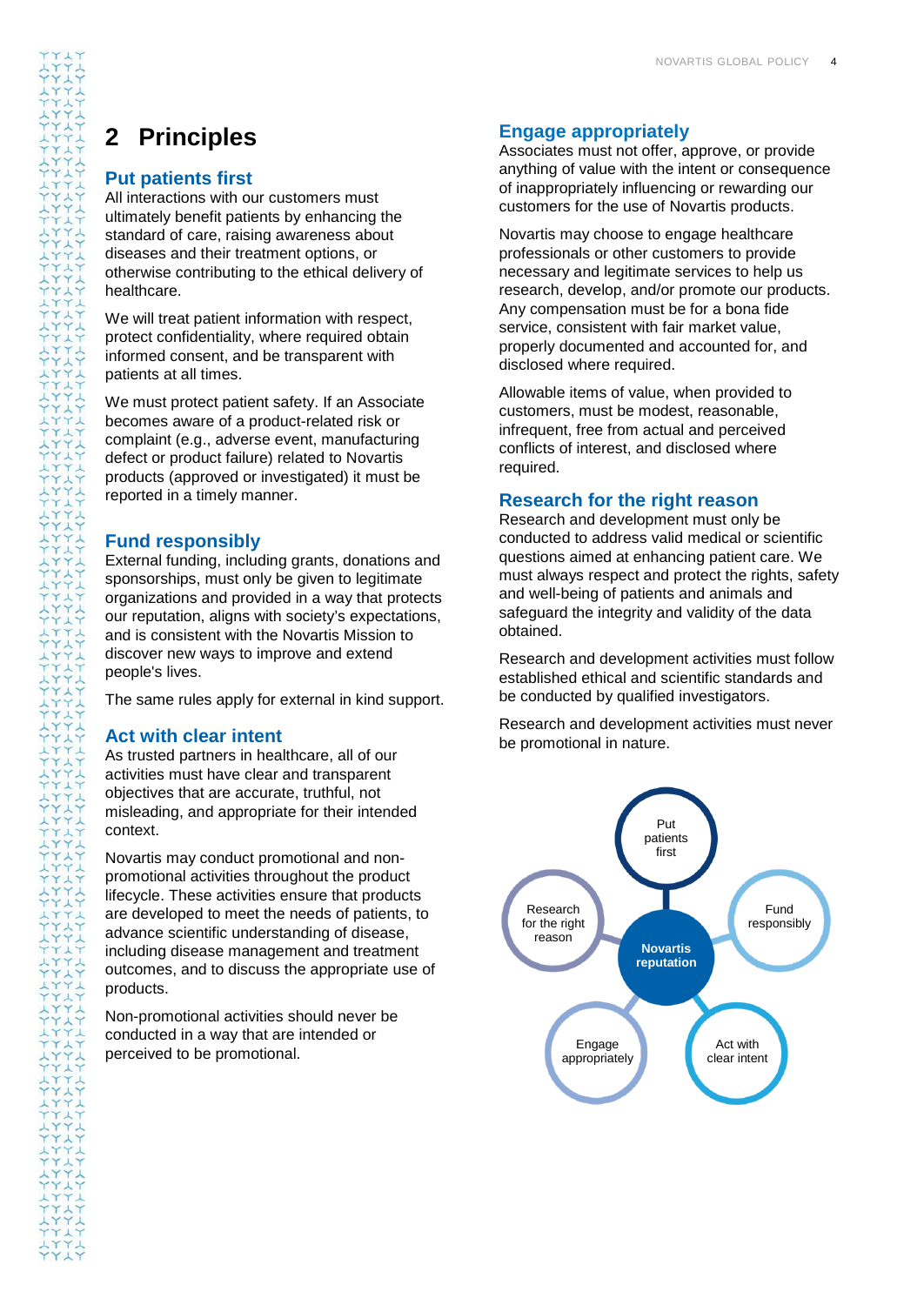## <span id="page-4-0"></span>**3 Policy**

### <span id="page-4-1"></span>**3.1 Clinical Research**

Novartis must conduct clinical **research for the right reasons**. Research must be conducted only if it is scientifically valid and designed to answer relevant medical, scientific, or health economic questions. It must follow the *Novartis Position on Clinical Study Transparency* and the *Novartis Quality Manual*.

Novartis Associates must always **put patients first** and protect their safety; if an Associate becomes aware of an adverse event related to any study or product, he/she must report it according to *Novartis Global Adverse Event Reporting Standard*.

Novartis supports the publication of study results in a timely manner and must not withhold or suppress data. We must protect confidential and/or patentable information, and personal information. Where required by local laws, regulations and/or industry codes, Novartis must disclose and report any payments or transfer of value made to HCPs and/or their institutions for research studies and third party medical writing support for publications. All publications must follow *Novartis Guidelines for the Publication of Results from Novartis-Sponsored Research*.

### <span id="page-4-2"></span>**3.2 Pricing and Market Access**

Novartis may interact with individuals, including HCPs, involved in recommending or deciding product reimbursement or purchase of Novartis products. However, these **interactions must not interfere with their independent judgment** or be perceived as improperly influencing them. Interactions may include proactive discussions to understand the needs of governments, payers and public health organizations (e.g., budgetary impact of new therapies) or responding to specific request for information (e.g., providing economic data or pipeline information that is in the public domain). All such discussions must be truthful and accurate. If these interactions are with public officials they may be subject to additional laws, regulations and industry codes.. Engagement of HCPs for professional services who are formulary committee members must be disclosed according to local laws, regulations and industry codes. Discounts, rebates and other payments must be accurately and appropriately recorded in our books and records.

### <span id="page-4-3"></span>**3.3 Pre-Approval Communication and Scientific Exchange**

Products must only be **promoted consistent with approved labeling**.

Novartis supports the right of the scientific community and the public to be informed concerning scientific and medical progress. Therefore, where allowed by local laws, regulations and industry codes, Novartis may exchange scientific information. This may include communications at scientific events, public disclosure of information to investors/ shareholders, governments, reimbursement agencies or their agents and public health organizations.

Novartis may receive unsolicited requests for information on unapproved drugs and indications (off-label) from HCPs, patient organizations, and other stakeholders. Only the Medical function may provide such information in response to these requests. Novartis Associates who receive unsolicited requests for offlabel information must forward such requests to the Medical function. The response provided by the Medical function, including any materials, must be accurate, not misleading, not promotional in nature, related solely to the subject matter of the request, and in compliance with local laws, regulations and industry codes. The Medical function should maintain written documentation of unsolicited requests and responses.

Novartis Medical Scientific Liaisons (MSLs) may interact with HCPs throughout the lifecycle of a product for the purpose of exchanging scientific information. Interactions must not be promotional in any way, and must have **clear intent and transparent objectives**.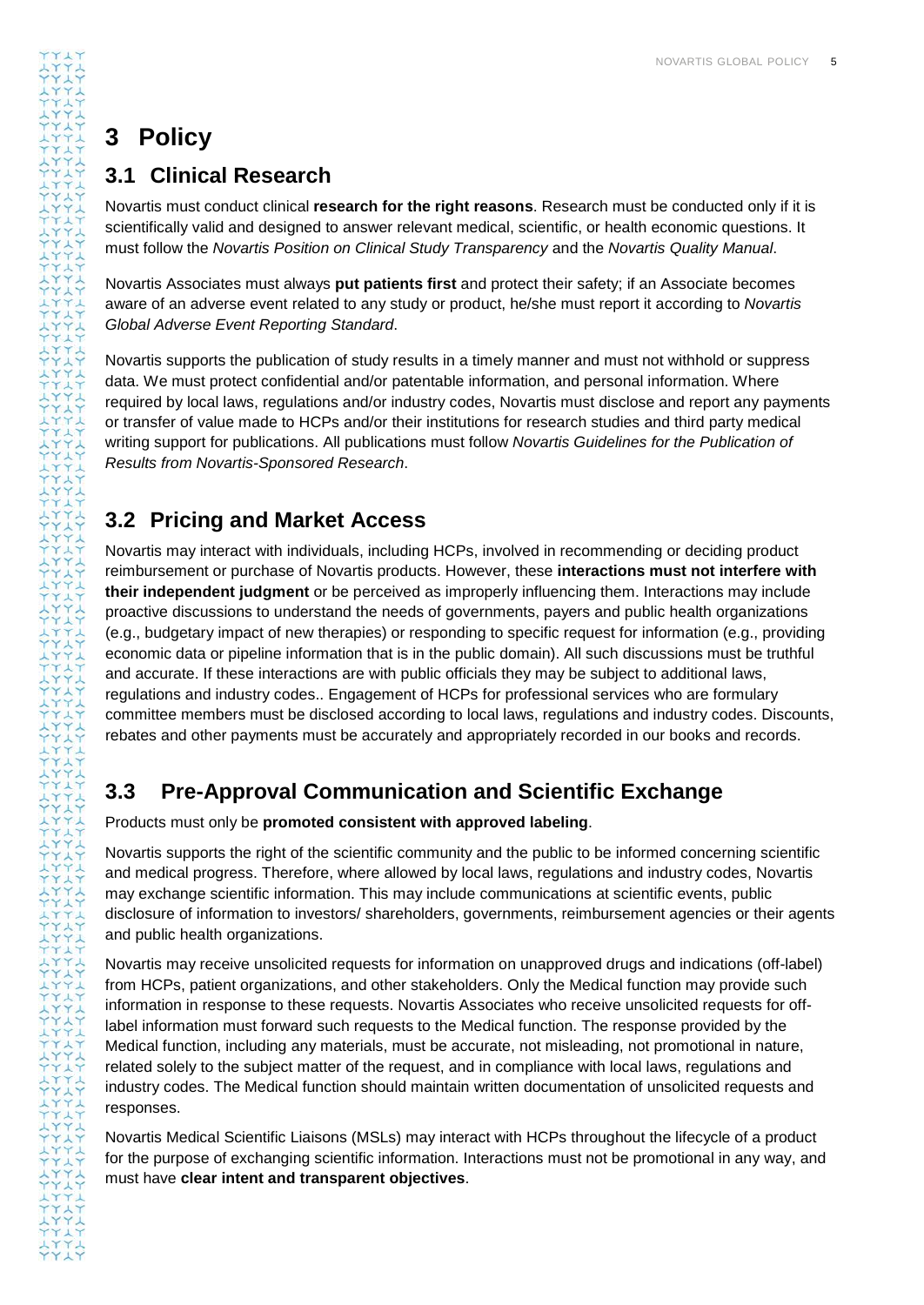### <span id="page-5-0"></span>**3.4 Promotional Interactions**

Upon receipt of marketing authorization, Novartis may interact with customers, either directly or via a third party, to promote Novartis products, related features, and benefits. All interactions must have **clear intent, transparent objectives,** and must not interfere with the independence of customers.

Products must only be promoted consistent with approved labeling, as approved by the local regulatory authorities. Anyone promoting a Novartis product must be trained and have sufficient knowledge of the product to provide full and accurate product information.

Any materials used for purposes of the interaction must be approved in accordance with the *P3 Guideline on Promotional and Non-Promotional Materials* and local laws, regulations and industry codes.

### <span id="page-5-1"></span>**3.5 Promotional Content**

Novartis may produce and disseminate content (printed, electronically, and orally) to inform, educate, or promote its products. All content **must be accurate, fair, balanced, truthful and not misleading**, based on adequate substantiation and consistent with the scope of the relevant product's marketing authorization. Content must be reviewed, approved and updated, as required in accordance with the *P3 Guideline on Promotional and Non-Promotional Materials* and local laws, regulations and industry codes.

### <span id="page-5-2"></span>**3.6 Items of Medical Utility**

Novartis must **engage appropriately with all customers**. Where permitted by local laws, regulations, and industry codes, items of medical utility may be offered or provided to HCPs if such items are modest, reasonable in value, offered on an occasional basis and according to the *P3 Guideline on Items of Medical Utility*.

Gifts of any kind including personal gifts, cultural acknowledgements or promotional aids, etc. whether branded or unbranded, must not be provided to HCPs or their family members. This includes payments in cash or cash equivalents (such as gift certificates). Items made available to HCPs for use during Novartis meetings such as pens and note pads, must not include any Novartis product or company branding.

Novartis Associates must not use their own personal funds to provide gifts of any kind.

### <span id="page-5-3"></span>**3.7 Samples, Demonstration and Evaluation Devices**

Where permitted by local laws, regulations, and industry codes, free samples of Novartis pharmaceutical products may be provided to HCPs authorized to prescribe that product in order **to enhance patient care** or provide experience with the product. Pharmaceutical samples must be permanently labeled as samples, and managed with systems of control and accountability. They must never be resold or otherwise misused.

Over the counter (OTC) product samples may be distributed directly to customers where permitted by local laws, regulations, and industry codes.

Demonstration and evaluation devices may be provided free of charge to an HCP or HCO for a limited and agreed-upon duration. Devices provided must be labeled appropriately and must not be provided prior to receipt of marketing authorization for their intended use in that market. Title to the device must remain with Novartis for the entire duration of the evaluation and devices must not be stored at any HCP or HCO facility when not under evaluation.

### <span id="page-5-4"></span>**3.8 Events**

Novartis may organize events or fund events organized by third parties throughout the product lifecycle with the objective to provide scientific information or educate customers about our products or applicable disease areas. All events must have clear objectives, be **funded responsibly** and aligned with Novartis' mission, in a way that meets societal expectations.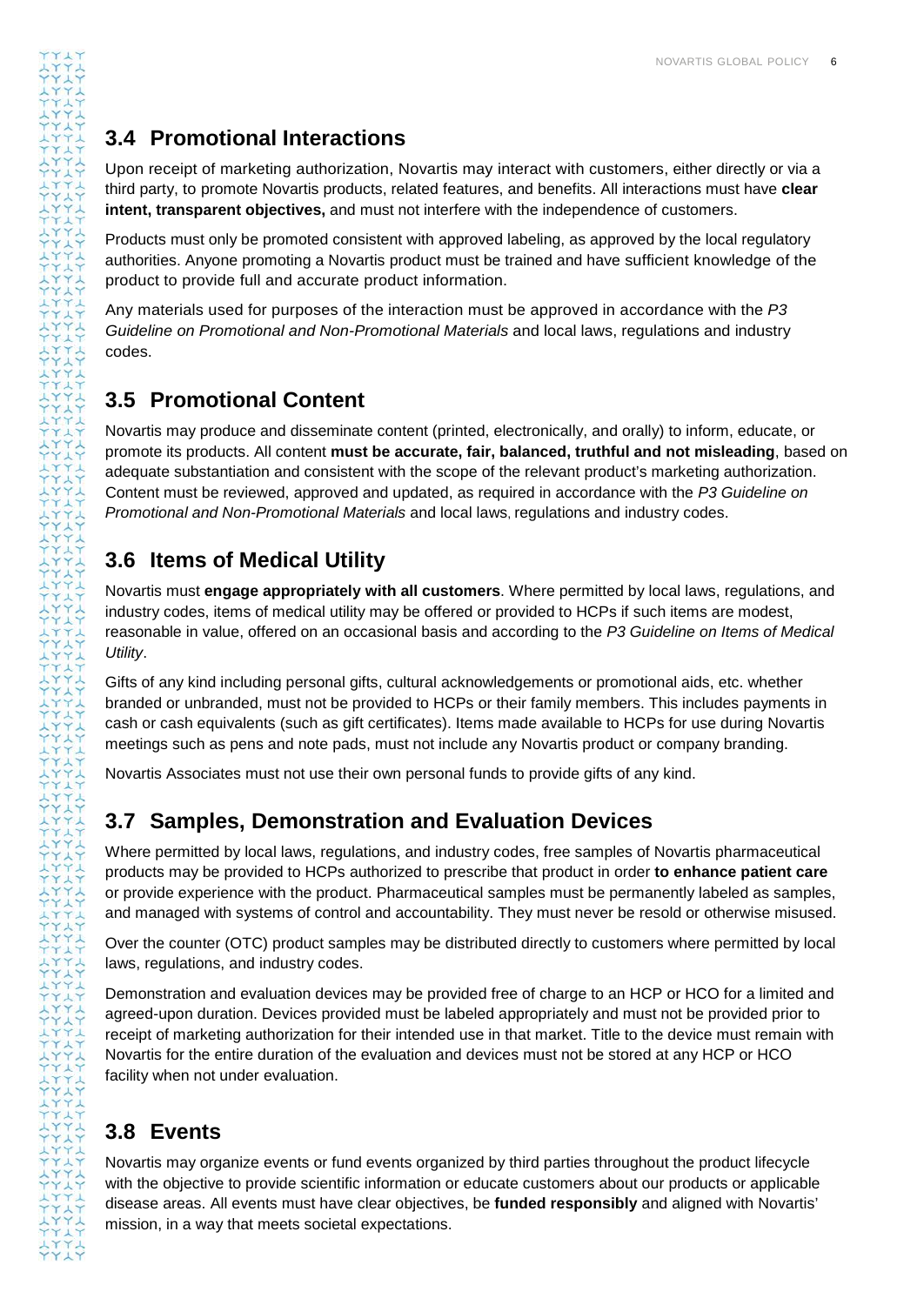Events must have **clear purpose and be transparently conducted.** If the purpose of the event is nonpromotional we must not use materials with brand colors and logos or any promotional content, and avoid any perceptions of disguised promotion.

Common types of events organized or funded by Novartis are:

- Promotional **speaker programs** to educate HCPs on Novartis products or applicable disease areas.
- **Scientific meetings** to facilitate legitimate scientific debate, gain or provide scientific or medical educational information
- **Disease awareness programs** to increase knowledge and education about diseases and their management.
- **Investigator meetings** to initiate, update, or close-out Novartis sponsored or supported studies. Such meetings must be managed in accordance with the requirements of the relevant investigator study.
- Novartis **site visits** for customers or regulatory authorities. Such visits must be coordinated with the local site management.
- **Third party congress or symposia** to provide medical education.

Novartis Associates should organize events in accordance with the *P3 Guideline on Events and Professional Meetings.*

### <span id="page-6-0"></span>**3.9 Venue, Travel, and Hospitality**

All events, meetings, or activities must be held in a venue appropriate for scientific or educational exchange and in accordance with local laws, regulations, and industry codes. Novartis must avoid venues that may be perceived as extravagant or applying inappropriate influence. For Novartis-organized events, refreshments and/or meals incidental to the main purpose of the event may be provided, however no entertainment or other leisure/social activities should be provided or paid for by Novartis. Interactions with public officials may be subject to additional laws, regulations and industry codes.

Where permitted locally, Novartis may fund HCPs to attend events in their country of practice (or home country). Novartis may fund HCPs to attend Scientific Standalone Meetings and/or International Congresses in neighboring countries (i.e. bordering or close proximity) where the educational need cannot be addressed locally and beyond neighboring countries if they provide a service by playing an active role for Novartis. International travel may be funded under certain circumstances where HCPs are engaged by Novartis to provide professional services. In all instances, we must ensure that event funding does not interfere with HCP independence.

### <span id="page-6-1"></span>**3.10 Fees for Service**

Novartis may engage with HCPs and HCOs for professional services, either directly or via a third party. Such services may include the engagement of HCPs as **speakers for promotional speaking programs, scientific standalones, or other events, consulting engagements**, **advisory boards** and/or **market research**. Irrespective of direct engagement or via a third party, Novartis is responsible for **engaging appropriately** and without the intent, perception or consequence of inappropriately influencing HCPs or HCOs for the use of our products.

All engagements must be based on a legitimate need for the service. Any HCP or HCO engaged by Novartis must have the necessary experience and/or capabilities to provide the services. The engagement must be documented in a written agreement that is executed and binding on all relevant parties before services commence. Compensation for services must be reasonable and at fair market value in relation to the services rendered. Engagement of HCPs who are public officials may be subject to additional laws, regulations and industry codes.

Cross-country engagements of HCPs must be approved by qualified Novartis Associates from the HCP's practicing country for compliance with local laws, regulations and industry codes. Compensation for services must be paid into the HCP's practicing country.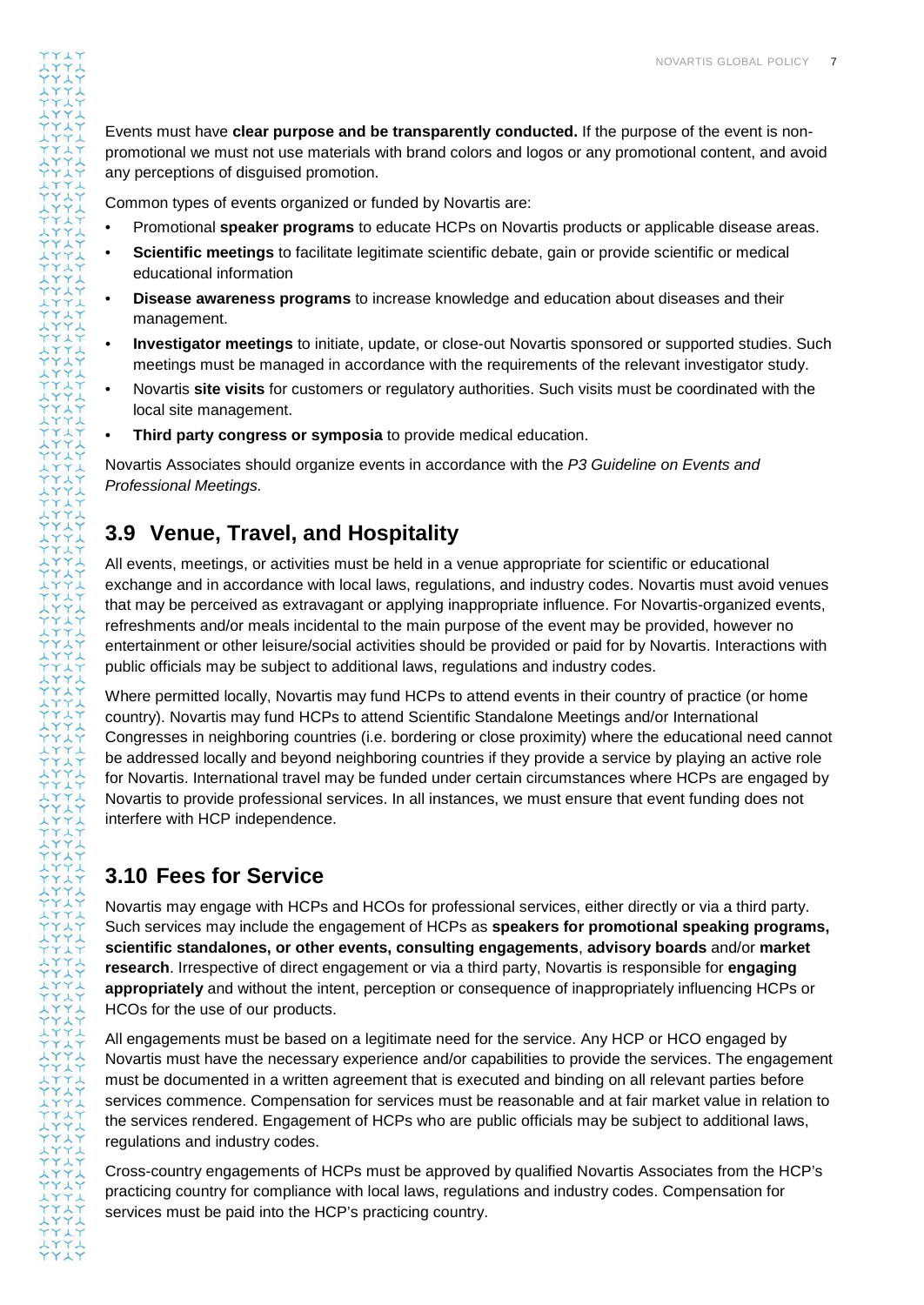Novartis Associates must follow the *P3 Guideline on HCP and HCO Engagement*.

### <span id="page-7-0"></span>**3.11 Interactions with Patients and Patient Organizations**

Novartis may interact with patients, caregivers, and patient organizations to understand their perspective and provide knowledge regarding diseases, treatments, and its care. All interactions must be ethical, transparent, non-promotional, and consistent with Novartis' mission and **maintain the independence of the patient and patient organizations**.

Novartis must treat **patient information with respect and protect confidentiality**. We must not accept any patient or caregiver information from third parties unless the patient or caregiver has provided explicit consent for the provision of the information to Novartis.

In most markets, interactions with patients are non-promotional activities and must not be used for, or mixed with, promotional purposes. Promotion of prescription-only products to patients (direct-to-consumer promotion, "DTC") is not allowed in most countries. Where such promotion is allowed, it must strictly follow the applicable local laws, regulations and industry codes. Advertisements for patient recruitment in public media, where permitted, must not be misused for promotion of a product.

Novartis may engage with patients or patient organization for services, such as participation in **patient advisory boards**. All engagements must be based on a legitimate need for the service and confirmed in a written agreement signed by both parties before commencing any services. Compensation for services must be reasonable in relation to the services rendered.

Novartis may also provide financial and other support to patients and patient organizations. Such support may be in the form of **Patient Support Programs** ("PSPs"), **Patient Assistance Programs** (PAPs), funding to support/establish patient organizations, etc.

Novartis Associates must follow the *P3 Guideline on Interactions with Patients and Patient Organizations*.

### <span id="page-7-1"></span>**3.12 External Funding**

Novartis may provide funding or other support to external organizations. This includes **grants**, **donations**, funding for medical education such as **preceptorship programs,** and **sponsorships.** We must **fund responsibly,** in a manner that maintains our reputation, aligns with our mission to discover new ways to improve and extend people's lives, advance medical or scientific knowledge, and supports communities where Novartis Associates live and work.

External funding or support must only be given to legitimate organizations, never to individuals, and in accordance with the *P3 Guideline on External Funding*. It must have a clear and defined purpose. Funding must be reasonable and legitimate in light of the activity being funded and properly tracked, documented, reported, and accounted for, as required by local laws, regulations and industry codes. Where applicable, funding must follow the *Novartis Anti-Bribery Policy*.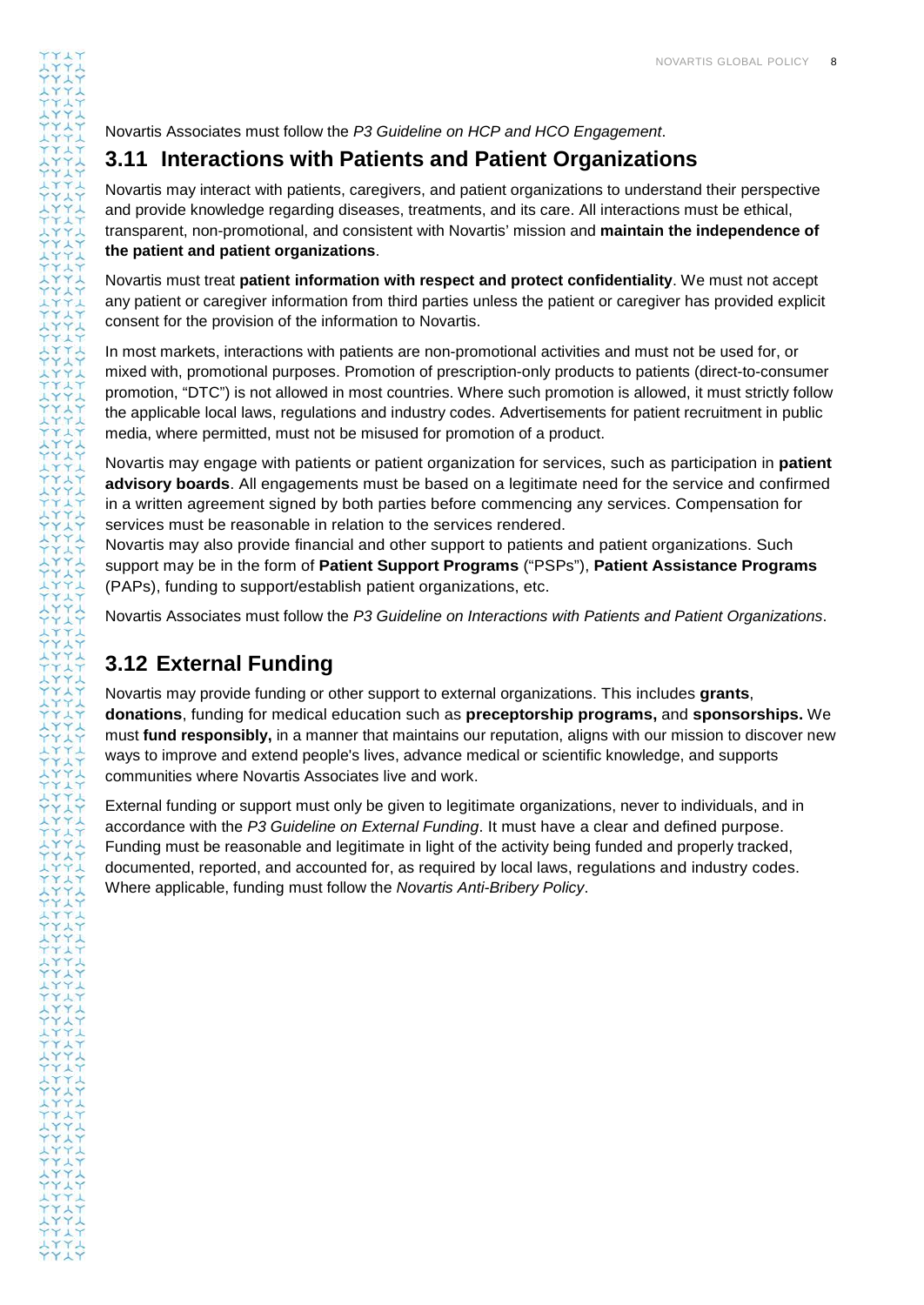### <span id="page-8-0"></span>**4 Definitions**

#### **Adverse Event**

An adverse event is any unfavorable medical occurrence or unintended sign (including an abnormal laboratory finding), symptom, disease or injury temporally associated with the use of a medical device, medicinal or investigational product, in patients, users, or other persons, whether or not it is considered to be related to or due to the product.

#### **Customer**

Defined broadly as:

- Patients and patient organizations
- Healthcare partners, including but not limited to, healthcare professionals, healthcare organizations, payers, third party distributors/wholesalers, suppliers, intermediaries
- Non-HCP Retailers.

#### **Caregiver**

Someone who participates in or makes medical decisions for a patient. Examples of caregivers include parents or legal guardians, spouses or partners, adult children, relatives, or other friends.

#### **Disease Awareness Programs**

A non-promotional program conducted to increase awareness or education about health, disease, and their management directed to patients, general public, and healthcare professionals.

#### **Over the Counter (OTC) Product**

A product marketed for use by consumer without the intervention of a HCP in order to obtain the product.

#### **Cultural Acknowledgements**

An inexpensive item, not related to the practice of medicine (also referred to as 'Courtesy Gift'), involving the HCP or their immediate family members to acknowledge significant national, cultural or religious holidays or events.

#### **Donation**

Benefit granted by Novartis to legitimate organizations for an altruistic and specified purpose, where Novartis does not expect to receive any benefit, consideration or service in return.

#### **Event**

A conference, congress, symposium, or any other meeting of a scientific, educational, or professional nature organized or funded partially or fully by Novartis or a third party to disseminate knowledge enhancing information, increase knowledge of Novartis products, provide scientific, educational and/or professional information.

#### **Gifts**

Benefits of any kind given to someone as a sign of appreciation or friendship without expectation of receiving anything in return.

#### **Grant**

Independently requested contribution conveyed to a legitimate organization for a specified purpose without agreement or intent to receive any tangible benefit (a measurable or quantifiable and objective benefit).

#### **Healthcare Organizations (HCOs)**

Any legal entity (such as a company, partnership, or healthcare institution), whether public or private, that offer/provide Medical Services to patients and may prescribe, order, dispense, recommend, purchase, supply, administer, lease, and use Novartis products, and all members of their office staff, and medical associations or organizations.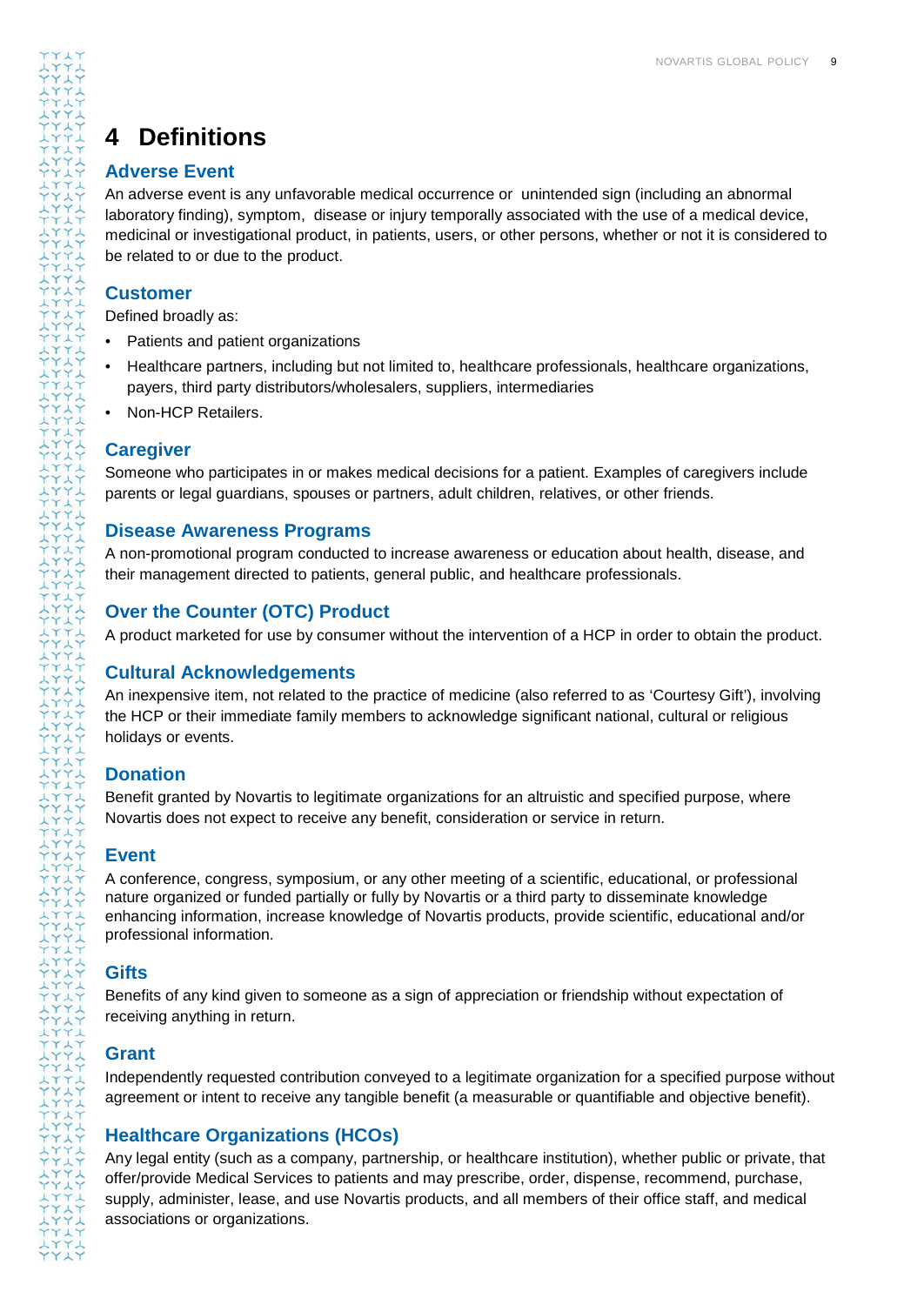Examples of HCOs include: physician practices, hospitals (including university hospitals), ambulatory surgical centers, pharmacies, clinics, nursing facilities, managed care entities, group purchasing organizations (GPOs), specialty pharmacies, medical societies, and businesses owned by an individual or group of HCPs.

#### **Healthcare Professional (HCP)**

Any member, student, or researcher of the medical, dental, optometry, opticianry, pharmacy, or nursing profession or any other person, social workers, clinical psychologists, formulary committee members, and pharmacy & therapeutics (P&T) committee members who in the course of his or her professional activities provides medical services and may prescribe, order, dispense, recommend, purchase, supply, administer, lease, or use pharmaceutical products and/or medical technologies, and all members of their office staff.

#### **Items of Medical Utility**

Items that (1) are intended for the direct education of HCPs or patients, or are for use by patients to assist them in the administration of their treatment or management of their conditions, and (2) do not have value to HCPs outside of the scope of their practice and educational need.

#### **Medical Services**

Performing or ordering any examination, test, or procedure to diagnose or treat any medical or healthrelated issue, or filling a prescription for a pharmaceutical or device product that is eligible for payment by someone (whether payor is public or private) other than a patient/consumer.

#### **Patient**

Any person who may receive a prescription for, and/or are treated with a pharmaceutical product and/or medical technology for his or her individual needs.

#### **Patient Organization**

Independent organization which has the goal of providing direct support to people affected by an illness or advocating for, among other things, patients' rights, disease awareness and patient information in one or more therapeutic areas. Such organizations are often established by patients, their family members and caregivers but may also include Health Care Professionals (HCPs), volunteers and policy makers among their membership or leadership.

#### **Patient Support Program**

A program that involves direct or indirect interactions with a patient or patient's caregiver implemented by Novartis or a third-party on behalf of Novartis. Examples include helping patients manage medication administration and adherence, provide disease management support or provide or arrange for financial assistance for patients who cannot afford medications.

#### **Pharmaceutical Samples**

Free pharmaceutical products supplied to HCPs authorized to prescribe that product in order to enable HCPs and their patients to gain experience in dealing with the product.

#### **Promotional Aid**

Non-monetary items that are branded or include minimal information intended to promote Novartis or its products. Examples of Promotional Aids include pens, mousepads, and microfiber cloths.

#### **Public Official**

- Any elected or appointed officer or employee of a government or government department, government agency, or of a company owned or partially owned by a government. Medical and scientific personnel qualify as public officials when they work at a hospital, clinic, university or other similar facility owned or partially owned by a government.
- Any elected or appointed officers or employees of public international organizations, such as the United Nations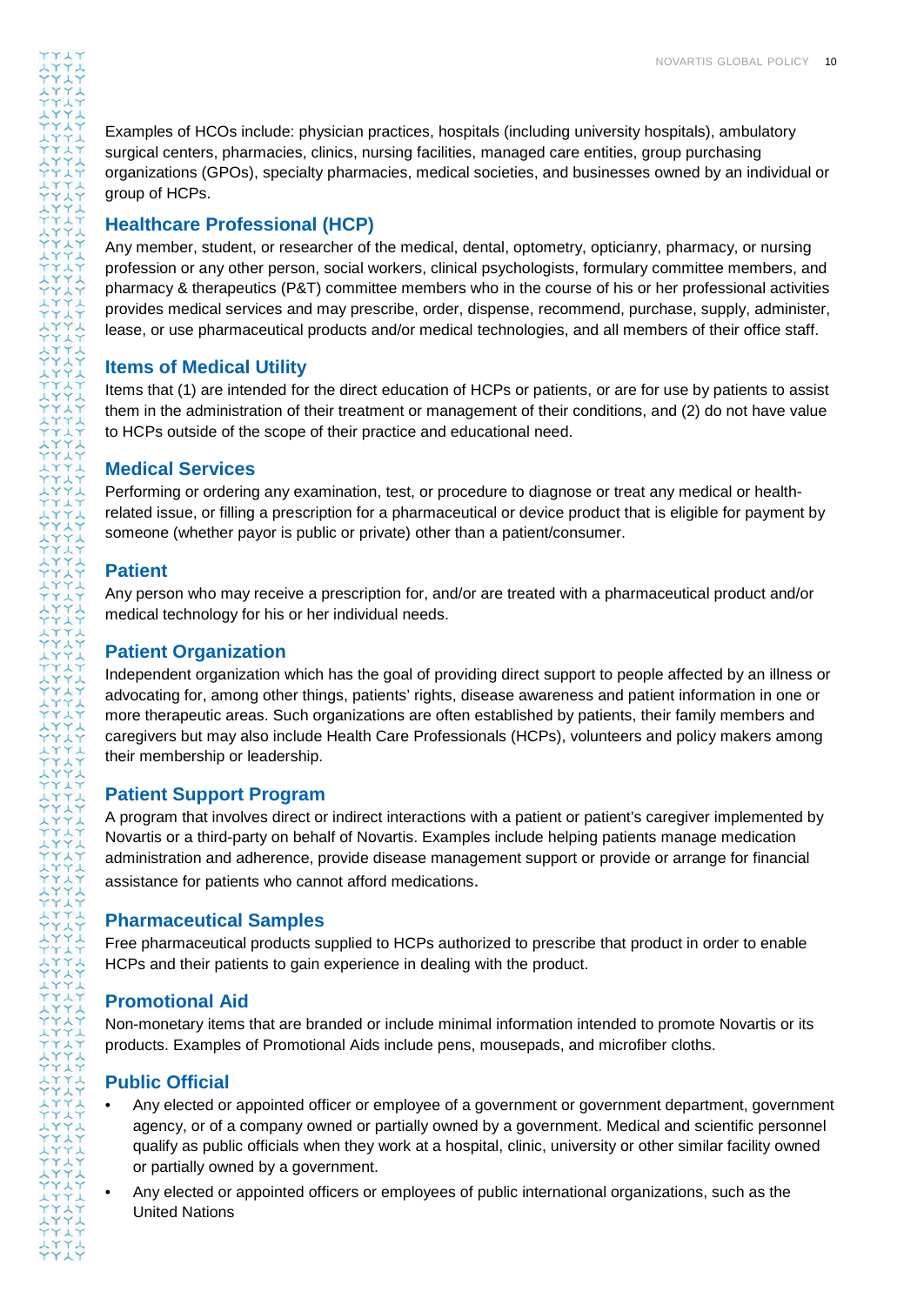- Any person acting in an official capacity for or on behalf of a government or a government department, government agency, or of a public international organization
- Politicians and candidates for a political office
- Any other person who is considered to be a public official according to applicable laws, regulations and industry codes

#### **Research and development activities**

Activities conducted to obtain scientific and clinical knowledge in order to address unmet medical needs. These activities include clinical and non-clinical studies, exploratory early stage research, investigator meetings, studies in human subjects or involving human/patient data, and animals or biological materials.

#### **Scientific Exchange**

Collection, publication, distribution and communication of scientific knowledge (knowledge related to, derived from or used in science for sharing), which may include information concerning a Novartis product.

#### **Sponsorship**

<span id="page-10-0"></span>Agreement by which Novartis, for the mutual benefit of Novartis and the sponsored party, provides funding to establish an association between the Novartis' image, brands, or services and a sponsored event, activity, or organization.